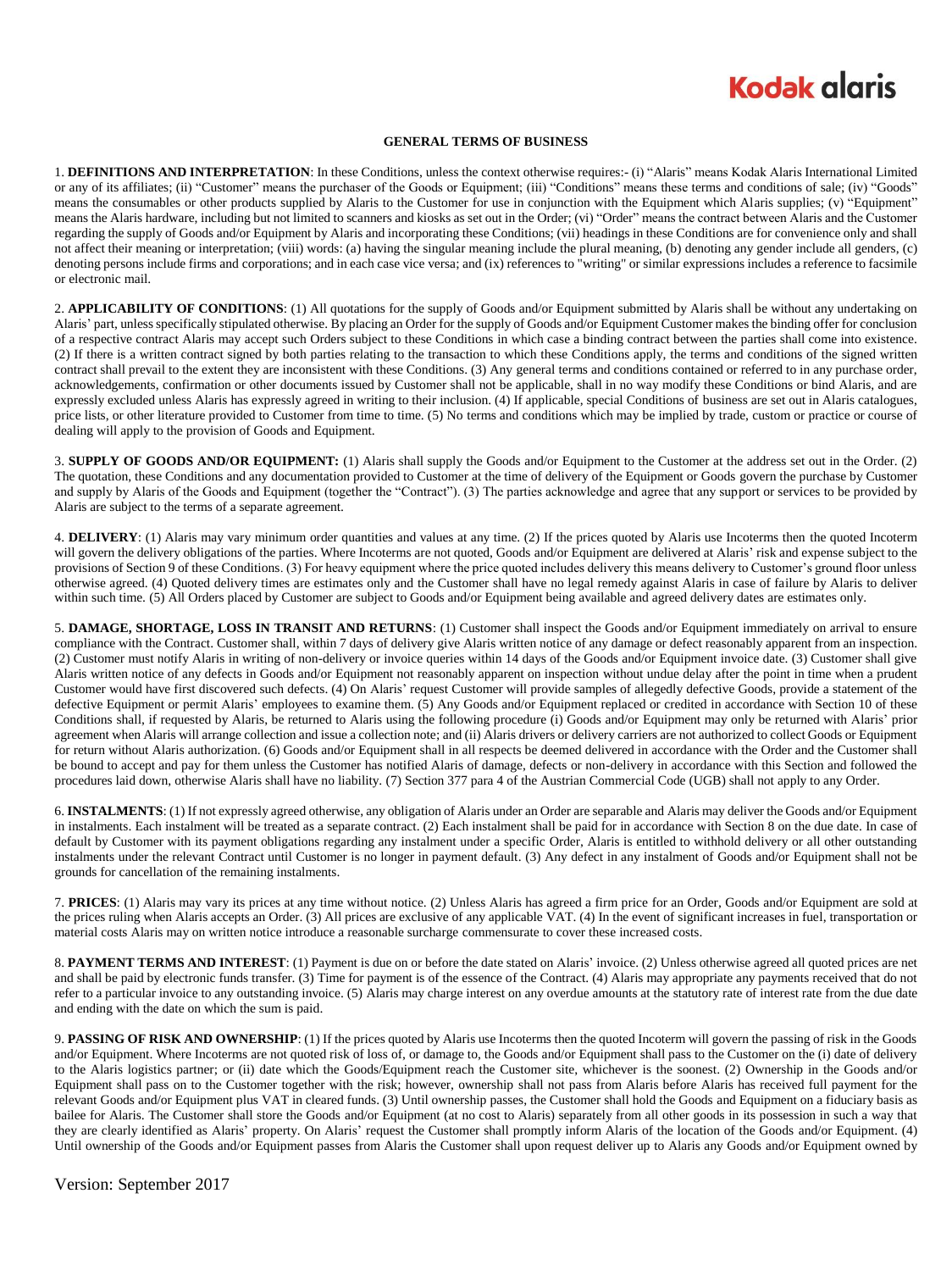## **Kodak glgris**

Alaris. If the Customer fails to deliver the Goods and/or Equipment, Customer irrevocably authorizes Alaris and its representatives to enter any premises where Alaris reasonably believes the Goods and/or Equipment to be situated to repossess them at the Customer's expense.

10. **WARRANTY**: (1) Alaris warrants that (i) it has the right to sell the Goods and/or Equipment to the Customer; and (ii) at the time of delivery to the Customer location, the Goods and/or Equipment shall materially correspond with their specification and be free from defects in material and workmanship for a period of twelve (12) months from the handover of the relevant Goods and/or Equipment to Customer, except to the extent otherwise agreed in writing with Alaris. (2) All warranties, conditions or other terms (whether express or implied by statute, common law or arising from conduct or a previous course of dealing or trade custom or usage) as to quality, fitness for any particular purpose, merchantability, are to the fullest extent permitted by law, excluded from the Contract. In particular, any liability of Alaris for minor defects (i.e. defects not impairing the use of the relevant Goods or Equipment by the Customer shall be excluded. (3) Subject to any exclusions of Alaris' liability for defects pursuant to these Conditions, in case of any warranty claims by Customer due to delivery of defective Goods/Equipment by Alaris, Alaris shall only be obliged to, at its discretion, repair, replace or credit to Customer the full price paid for the Goods and/or Equipment that directly gave rise to the relevant warranty claim and any other claims by Customer. In particular, any liability of Alaris for minor defects (i.e. defects not materially impairing the use of the relevant Goods and/or Equipment by Customer) shall be excluded. (4) Alaris' warranty shall not apply in relation to any (i) defect arising from fair wear and tear; (ii) the acts, omissions, negligence or defaults of the Customer or the Customer's employees or agents; (iii) failure to comply with operating instructions or other recommendations of Alaris as to the storage, handling and/or use of the Goods or Equipment; (iv) wilful damage; (v) use not in accordance with the purpose for which they were designed; (vi) abnormal working conditions; (viii) misuse or alteration or repair of the Goods or Equipment other than by persons authorised by Alaris. (5) The rights of Customer hereunder are not transferable.

11. **LIMITATION OF LIABILITY**: (1)If not expressly provided for otherwise in these Conditions, in no event, whether in contract, tort (including in either case negligence), misrepresentation (other than fraudulent misrepresentation), breach of statutory duty or otherwise pursuant to the Contract, shall Alaris be liable for any loss of profits, anticipated savings, revenue, business, loss or corruption of data, loss of use, loss of goodwill, loss due to delay or any indirect or consequential loss or damage whatsoever. (2) Alaris' sole liability for breach of the warranty set out in Section 10 above, is, at Alaris' option, limited to the repair, replacement or crediting of the full price paid for the Goods and/or Equipment that directly gave rise to the claim. In particular, claims pursuant to Section 933a of the Austrian Civil Code shall be excluded. (3) Subject to (1) and (2), Alaris' aggregate liability for all other claims, whether in contract, tort (including in either case negligence), misrepresentation (other than fraudulent misrepresentation), breach of statutory duty or otherwise pursuant to the Contract, shall be limited to the net price paid by the Customer for the specific Goods and/or Equipment giving rise to the claim. (4) Nothing in the Contract shall be deemed to exclude or limit Alaris' liability in respect of: (i) Loss or damage caused by wilful intent or gross negligence of Alaris or Alaris' officers, employees, agents or contractors; (ii) Injuries to or death of any person, caused by Alaris or Alaris' officers, employees, agents or contractors; or (iii) any other liability which cannot be excluded at law.

12. **SAFETY INFORMATION**: (1) Where the Goods and/or Equipment are for use by the Customer in a business environment or are for resale, to a subsequent purchaser, Customer shall ensure that all safety information relating to the Goods and/or Equipment provided by Alaris is passed to the Customer's employees and/or end user purchasers. (2) The Customer shall not alter, mask or remove any safety information from the Goods or Equipment.

13. **LIMITATION:** (1) Customer shall comply with all laws, regulations and rules administered by any governmental authority, agency, regulatory body or other entity exercising regulatory powers or functions, including but not limited to the United Nations Security Council, the United States of America, the United States Department of the Treasury's Office of Foreign Assets Control ("OFAC"), the United States Department of State, the European Union, the United Kingdom, Her Majesty's Treasury, Hong Kong, the Hong Kong Monetary Authority or other sanctions authority, imposing trade, economic or financial sanctions or trade embargoes ("Economic Sanctions Laws"). (2) Customer agrees that it shall not, and shall not permit any third parties to, directly or indirectly, participate in any transaction involving: (i) any country, territory or other jurisdiction that is subject to any Economic Sanctions Laws; (ii) any person that is the target or subject of any Economic Sanctions Laws; or (iii) any violation of any Economic Sanctions Laws. Without limiting the generality of the forgoing, Customer shall not, and shall not permit any third parties to, directly or indirectly, export, re-export, transship, release or otherwise deliver any products sold under this Agreement, or any portion thereof, to any country or other jurisdiction that is subject to, or in any way which is prohibited by, any Economic Sanctions Laws. (3) Without limiting the foregoing, Customer expressly acknowledges that it shall not order, trade, sell, otherwise dispose or engage in any economic activity relating to Alaris Goods and/or Equipment either directly or indirectly in: (i) Iran; (ii) Sudan; (iii) North Korea; (iv) Syria; (v) Cuba; (vi) Belarus; (vii) Zimbabwe; (viii) Myanmar (Burma); (ix) the Crimea and Sevastopol Regions (Ukraine); and (x) the military/defence/energy sectors in Russia.

14. **FIRMWARE:** (1) In relation to any Alaris firmware supplied as part of the Goods or Equipment ("Firmware"), Alaris grants to Customer a non-exclusive, nontransferrable licence to use the Firmware only as part of the Goods and/or Equipment. (2) Customer shall not: (i) copy (except to the extent permissible under applicable law which is not capable of exclusion by contract), reproduce, translate, adapt, vary or modify the Firmware; or (ii) attempt to use the Firmware with any products other than the Goods or Equipment. (3) The licence granted under this Section 14 does not grant any automatic rights to obtaining future updates, upgrades or supplements of the Firmware. If updates, upgrades or supplements of the Firmware are provided, use is governed by these Conditions as amended from time to time. (4) Alaris may make use of third party software in the Firmware and Customer acknowledges that notwithstanding the foregoing, use of some third party materials may be subject to other terms and conditions. (5) Any additional software supplied to be used with the Goods and/or Equipment shall be subject to the terms of an Alaris License Agreement in which case the license terms and conditions shall apply to such software.

15. **INTELLECTUAL PROPERTY**: (1) All intellectual property rights meaning all inventions, patents, registered designs, design rights, database rights, copy rights, know-how, trademarks, trade secrets and all other intellectual property rights, and the applications for any of the same and any rights or forms of protection of a similar nature and having equivalent or similar effect to any of them which may subsist anywhere in the world ("Intellectual Property Rights") associated with or relating to the Goods and/or Equipment belong to Alaris and its licensors and Customer shall not acquire any rights, title or interest in such Intellectual Property Rights. (2) The Customer is not entitled to exercise and shall not purport to be entitled to exercise any rights, powers, privileges and immunities conferred on the proprietor of any Intellectual Property Rights subsisting in or associated with the Goods and/or Equipment, including the right to sue for damages or other remedies in respect of any infringement. (3) Customer shall keep confidential and not disclose to third party's information, drawings, designs or manuals received from Alaris in relation to an Order or the Goods and/or Equipment and either marked as "confidential" or "proprietary" or which should reasonably be considered to be confidential.

16. **INDEMNIFICATION:** (1) Customer shall (i) not cause or permit any third party to cause any damage or endanger the Intellectual Property Rights of Alaris; and (ii) without prejudice t any other rights of Alaris, indemnify Alaris for any loss suffered by Alaris by reason of any use by Customer, Customer's employees, agents or customers, of Intellectual Property Rights of Alaris other than in accordance with the Contract. (2) Customer shall without prejudice to any other rights of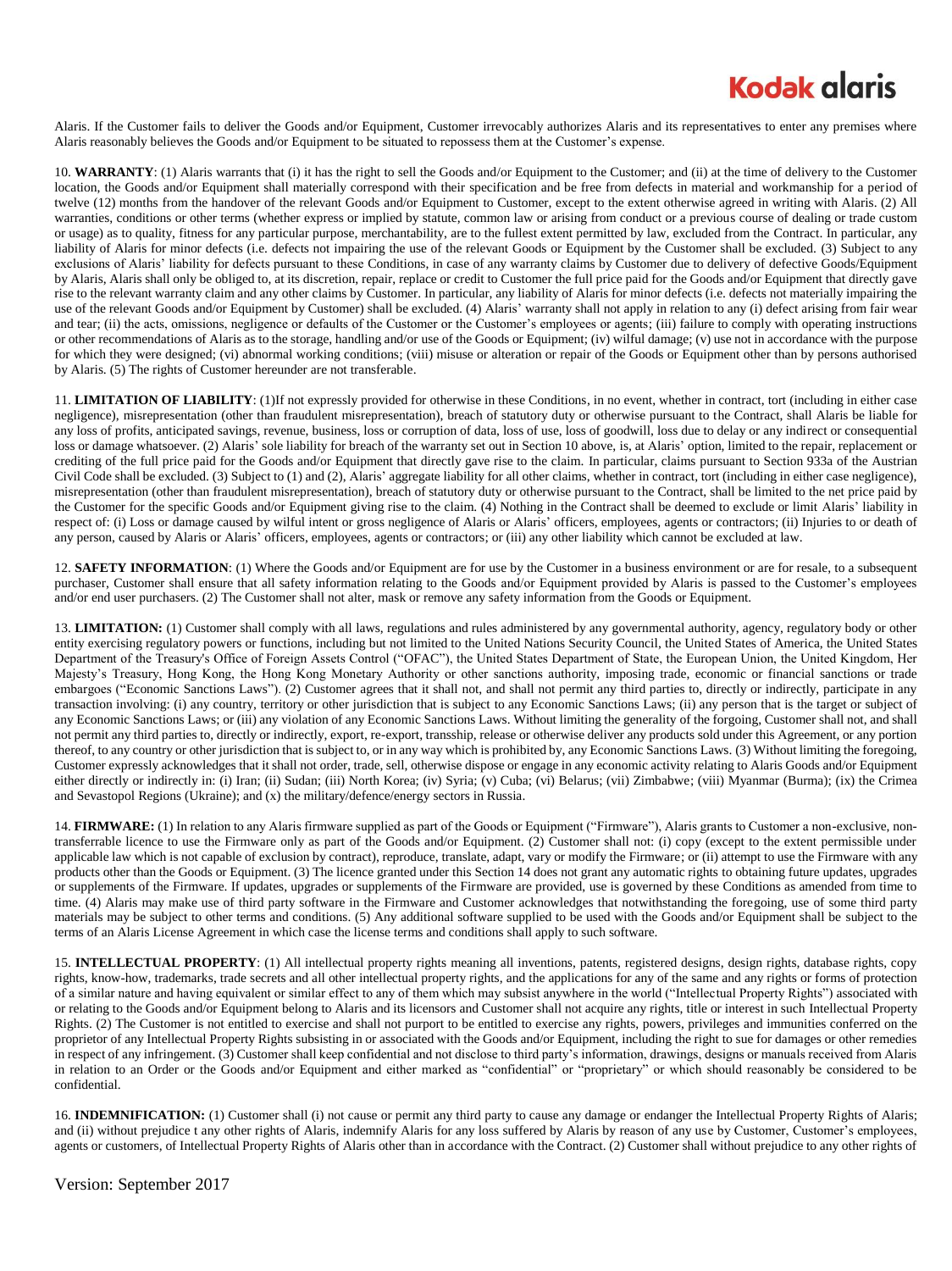## **Kodak glgris**

Alaris, indemnify Alaris for any loss suffered by Alaris, howsoever arising, by reason of Customer's breach of its obligations pursuant to Section 6 above. (3) In the event of a claim, or notification of an intention to make a claim, which may reasonably be considered likely to give rise to a liability under this indemnity ("Claim"), Customer shall: (i) as soon as reasonably practicable, give written notice of the Claim to Alaris specifying the nature of the Claim in reasonable detail; and (ii) not make any admission of liability, agreement or compromise in relation to the Claim. (4) Customer shall not, except with the prior written consent of Alaris, consent to entry of any judgment or enter into any settlement that does not include as an unconditional term the giving by the claimant or plaintiff to Alaris and its affiliates a release from all liability and blame with respect to the Claim.

17. **CONFIDENTIAL INFORMATION.** (1) All non-public, confidential or proprietary information of Alaris, including but not limited to, specifications, samples, patterns, designs, plans, drawings, documents, data, business operations, pricing, discounts or rebates, disclosed by Alaris in connection with the Contract, whether disclosed orally or disclosed or accessed in written, electronic or other form or media, and whether or not marked, designated or otherwise identified as "confidential," shall be deemed to be confidential, to be used solely for the purpose of performing under the Contract and may not be disclosed or copied unless authorized in advance by Alaris in writing. (2) Upon Alaris' request, Customer shall promptly return all documents and other materials received from Alaris and delete any copies made thereof. (3) Alaris shall be entitled to apply for injunctive relief for any violation of this Section. (4) This Section does not apply to information that is: (i) in the public domain; (ii) known to Customer at the time of disclosure; (iii) rightfully obtained by Customer on a non-confidential basis from a third party; or (iv) is required to be disclosed by any applicable law or by order of any Court of competent jurisdiction or any government body, agency or regulatory body, provided that the receiving party shall use all reasonable endeavours to give the disclosing party as much written notice of the disclosure as it reasonably can to enable the disclosing party to seek a protective order or other action protecting the confidential information from disclosure.

18. **DATA PROTECTION:** (1) Each party will comply with its obligations in terms of laws and regulations relating to the protection or disclosure of personal data, sensitive data, or such other data which is deemed to be 'personal' pursuant to applicable data protection law in force from time to time. (2) Each party shall indemnify, defend and hold the other party harmless against claims resulting from or in connection with the indemnifying party's non-observance or insufficient observance of such obligations or any of its obligations in this Section 18.

19. **TERMINATION**: (1) Without prejudice to its other rights, Alaris may rescind the Contract immediately (ex-tunc) by written notice to the Customer in the event that the Customer (i) fails to pay any sums due under and in accordance with the terms of this Contract; (ii) the Customer breaches any terms of the Contract which is not cured within 14 days of written request to do so; (iii) is unable to pay its debts as they fall due, passes a resolution for winding up (other than for the purposes of a solvent amalgamation or reconstruction) or if a court of competent jurisdiction makes an order to that effect, enters into liquidation or otherwise ceases to carry on business or an analogous event occurs to Customer in any jurisdiction; (iv) there is an event pursuant to Section 22 (7) where such event has persisted for more than 14 days; or (v) pursuant to Section 20 (2). (2) On termination for whatever reason, Alaris shall be entitled to de-install and remove any Equipment supplied under the rescinded Order from the Customer's possession at the Customer's expense. Customer shall render all assistance necessary relating to the deinstallation and removal and shall be liable to Alaris for any reasonable costs incurred. Furthermore, Customer is obliged to return all benefits conferred upon Customer under the terminated Contract to Alaris and compensate Alaris for any damages resulting from the termination of the Contract by Alaris. Customer shall render all assistance necessary relating to the de-installation and removal and shall be liable to Alaris for any reasonable costs incurred.

20. **MAJOR BUSINESS CHANGE**: (1) If in the reasonable opinion of Alaris there is or is likely to be a major change in the business operations of Alaris which has or could have an adverse impact on the viability of the provision of the Goods and/or Equipment to be supplied to the Customer under an Order not yet performed ("Major Business Change"), Alaris may notify the Customer and Alaris and the Customer must meet and discuss in good faith whether the provisions of any Order need to be varied. (2) In the event that the parties cannot agree in good faith on such contract variations within a period of 30 days, then either party has the right to terminate the Contract (ex-munc). (3) Unless otherwise agreed by Alaris and the Customer in writing, the rights and obligations of the parties which have arisen prior to termination shall not be affected and shall stay in full force and effect. For the avoidance of doubt, with effect from the date of termination, Alaris shall have no obligation to supply or deliver any Goods and/or Equipment under the relevant Contract anymore. (4) Neither party will be entitled to claim or receive compensation from the other party.

21. **ANTI-BRIBERY:** (1) In this Section, Anti-Bribery Laws means any anti-corruption, anti-bribery or anti-kickback laws or regulations of the laws in the country where the Goods and/or Equipment are being provided (the "Country Laws"), the Bribery Act and/or the FCPA; Associated Person means in relation to any entity, a person who (by reference to all the relevant circumstances) provides Goods and/or Equipment for or on that entity's behalf in any capacity and including, without limitation, employees, agents, subsidiaries, representatives and subcontractors; Bribery Act means the UK Bribery Act 2010 (as amended from time to time); and FCPA means the US Foreign Corrupt Practices Act 1977 (as amended from time to time). (2) Customer shall not, and shall procure that its Associated Persons do not, in connection with the performance of its obligations under the Contract, engage in any activity which (i) constitutes an offence under Country Laws; (ii) would constitute an offence under the FCPA if it were carried out in the US; or (iii) would constitute an offence under the Bribery Act if it were carried out in the UK. (3) Breach of this Section shall constitute a breach not capable of remedy and, without prejudice to any other remedy, entitle Alaris to terminate the Contract immediately. (4) Customer shall from time to time, at the reasonable request and reasonable cost of Alaris: (i) confirm in writing that it has complied with its obligations under this Section and provide any information reasonably requested by Alaris in support of such compliance; and (ii) permit Alaris to have such access to Customer's books, accounts and records (and to take such copies thereof) as reasonably necessary in order to verify compliance with this Section, and to meet with Customers' personnel as are relevant to the Contract to audit such compliance. (5) Customer shall promptly report to Alaris in writing upon becoming aware that it or any of its Associated Persons: (i) have received any request or demand for any undue financial or other advantage in connection with the performance of the Contract; or (ii) are the subject of any actual, pending or threatened police, judicial or regulatory investigation or proceedings in relation to any suspected breach of any Anti-Bribery Laws. (6) Customer shall indemnify Alaris against any losses, liabilities, damages, costs (including but not limited to legal fees) and expenses incurred by, or awarded against Alaris as a result of any breach of this Section by Customer.

22. **MISCELLANEOUS:** (1) Any notices sent to Alaris under these Conditions or any Order shall be sent to the attention of the Legal Department at [legal@Kodakalaris.com](mailto:legal@Kodakalaris.com) . (2) Provisions of these Conditions which by their nature should apply beyond their terms will remain in force after any termination or expiration of these Conditions or any Order. (3) If any term, provision or part thereof of these Conditions is invalid, illegal or unenforceable in any jurisdiction, such invalidity, illegality or unenforceability shall not affect any other term or provision of these Conditions or invalidate or render unenforceable such term or provision in any other jurisdiction. The invalid or unenforceable provision shall be replaced by a provision which comes closest to the economic effect of the invalid/unenforceable provision. (4) No waiver of any of the provisions of these Conditions or under any Order is effective unless explicitly set forth in writing and signed by Alaris. (5) No failure to exercise, or delay in exercising, any right, remedy, power or privilege arising from these Conditions or any Order operates, or may be construed, as a waiver thereof. No single or partial exercise of any right, remedy, power or privilege hereunder precludes any other or further exercise thereof